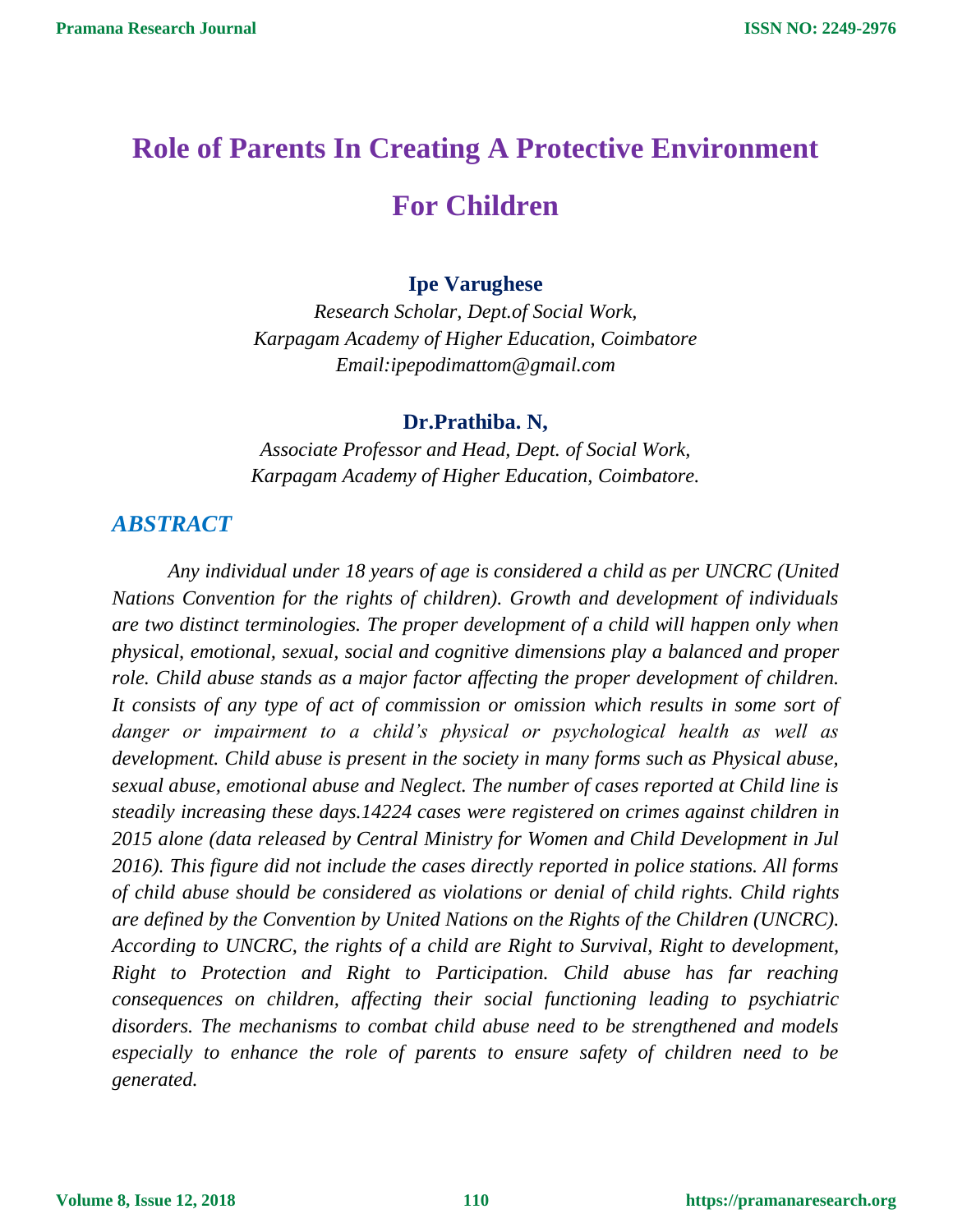*The UNCRC specifies the rights that have to be made available to all children to*  facilitate their development to the full potential, without facing the problems of hunger, *neglect by society and abuse. It is important that society should treat a child like any adult person. Studies show that individuals who are physically abused in childhood later show oppositional defiant disorder or behavioral disorder. Abused children show higher rates of psychological issues such as depression, anxiety, sensitivity in interpersonal relationship and dissociation. Child abuse also affects the balanced state of health in a family. The mechanisms to combat child abuse needs to be strengthened and new culturally appropriate simple models, especially enhancing the role of parents and teachers, need to be generated. A study shows that many of the parents do not know about the rights of children, how they are abused or how to educate them to be safe from abuse.* 

*Key Words: child rights, child abuse, effects of child abuse on health, awareness and attitude of parents towards child abuse* 

## **Introduction**

United Nations Convention for the rights of children (UNCRC) defines a child as any individual below 18 years of age. Child development takes place in different dimensions such as physical and psychological changes. These changes take place in a child mostly from birth till later adolescence period. All the developments in different life stages are influenced by the preceding stage. In the present Indian scenario and prevailing culture, it is the family that nurture and play, has an important role for the socialization of children. Familial factors strongly affect the appropriate development of a child.

## **Child development and Child Abuse**

There are many factors which support the development of a child. Achieving age appropriate development tasks depend on important factors such as biological factors, bonding of children with others, environment of a child.

Biological factors including gender, health, nutrition, physical activity and development takes place in girls and boys at different rates. Also, children with health or other mental issues develop in a different way. Children have close bond with their parents, siblings and peers at school. They gain the capacity for facing natural risks by spending time and playing with them.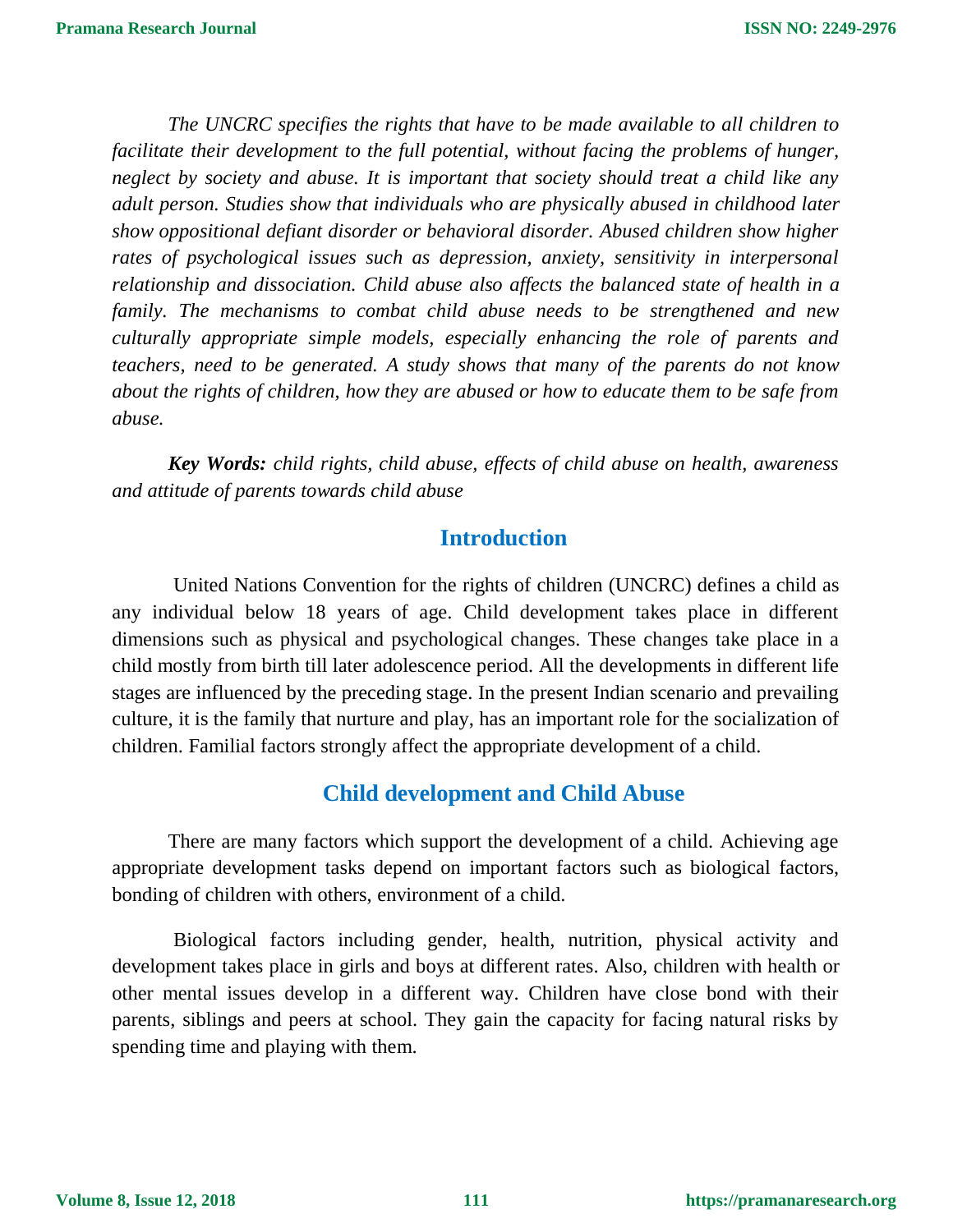Different dimensions of the environment influence a child's development. An environment without basic needs, culture, opportunities, early attachment, adequate parental income and education, parenting, access to resources and programs and a protective environment affect a child's development. Even if all the favorable factors are available, domestic violence and child abuse can seriously affect the development of a child in different ways.

# **Rights of Children**

The rights of children have been identified by society as a reason for ensuring proper development and favorable environment. All forms of child abuse violate or deny the rights of children. Child rights have been defined by United Nations and United Nations Convention for the Rights of the Child (www.unicef.org/crc/files/Rights\_overview.pdf). According to the UNCRC, Child Rights include the minimum entitlements and freedoms to all persons below 18years of age without any consideration of gender, color, language, wealth, religion, origins, birth status or ability. These rights are interdependent and indivisible.

Realization of the rights of children is a requirement for the development of children in all their abilities meeting their basic needs and without facing any type of abuse. The identity of a child, like that of any adult person, is very important. Children are not mere property of their parents or helpless objects for showing charity. Hence UNCRC insists that a child must be treated like any other adult individual and as a member of a family and community, with all rights and responsibilities.

UNCRC intended to outline the basic human rights for children. This includes all dimensions of life under four broad classifications:

- (i) Right to Survival: This is the right for a child to live. Right for survival is applicable before a child is born. This means the right to survival includes the right of a child in the womb, right for minimum standards of food, clothing and shelter, and the right to live in the society with dignity.
- (ii)Right to Development: It is the development that makes a child a perfect human being. Children have the right to all types of development which are physical, mental and social. Emotional development needs care and affection through a support system, mental and social development by way of education system and learning and physical development with proper nutrition, recreation and play.
- (iii) Right to Protection: This is the right of a child for protection from all types of abuse and exploitation at all places.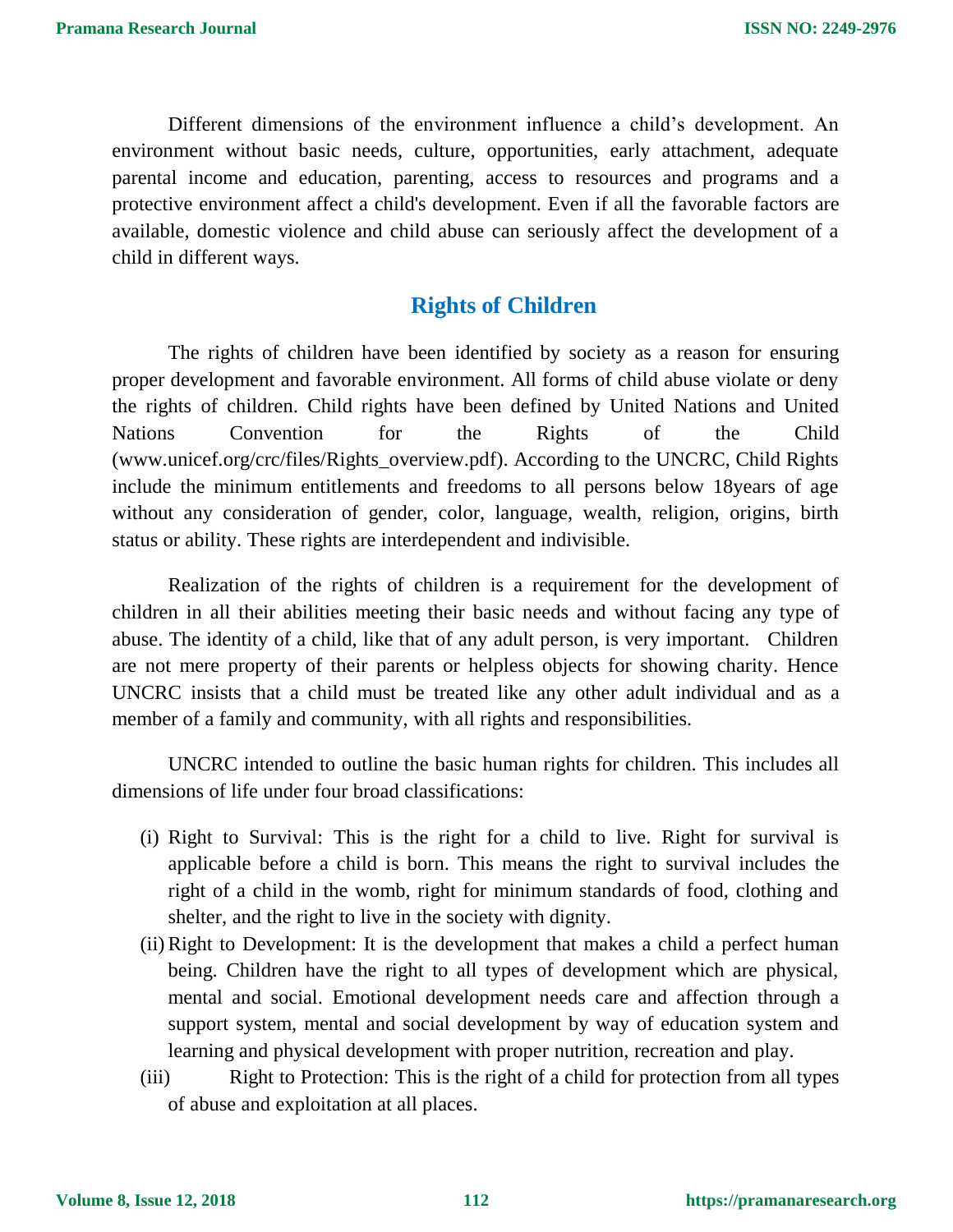(iv) Right to Participation: Child's right for participation is participation of a child in decision making in issues related to him/her directly or indirectly and in other social activities. The level of participation varies depending on the maturity of child and age.

The fundamental dignity of children has achieved heightened recognition with the declaration of United Nations Convention and its acceptance by countries across the globe. It is made clear in the convention that the basic qualities of life has to be available as the rights of children for all children without limiting them to a few privileged lot.

## **Child Abuse**

There are many situations in the life of children in which they are not able to enjoy their rights. Child abuse is an act of violence against child. The terms child maltreatment and child abuse are often used in similar meaning, but some researchers refer to child maltreatment as a term to include all forms of child abuse, neglect, exploitation, and trafficking (McCoy, Keen, 2013).

WHO in its World Report on Violence and Health (2002) defines violence on the child as "the intentional use of physical power or any type of force in the form of threatening or real, against a child, by a person or a group of people, that has a possibility for potential harm to the child's general health, life, development or dignity". The United Nation's study on violence against children (2006) relates violence with article 19 of CRC and covers it as "all types of physical or mental violence, abuse and injury, neglect or negligent treatment, maltreatment or improper use including sexual abuse". Definitions of child abuse differs among different societies or groups such as agencies working in the field of child protection, medical and legal professionals, officials in the field of public health and child advocates.

Child abuse includes acts committed, or sometimes omitted, which affects the child's health. Sometimes child abuse can be identified as actions or absence of required actions resulting in problems in a child's health and development (Kids First Foundation, 2002). All types of child abuse are traumatic experiences for children.

## **Forms of Child Abuse, their indicators and effects**

Child abuse occurs in different forms. The abuse of children has been grouped into different categories. Some children may experience abuse as a combination of all these.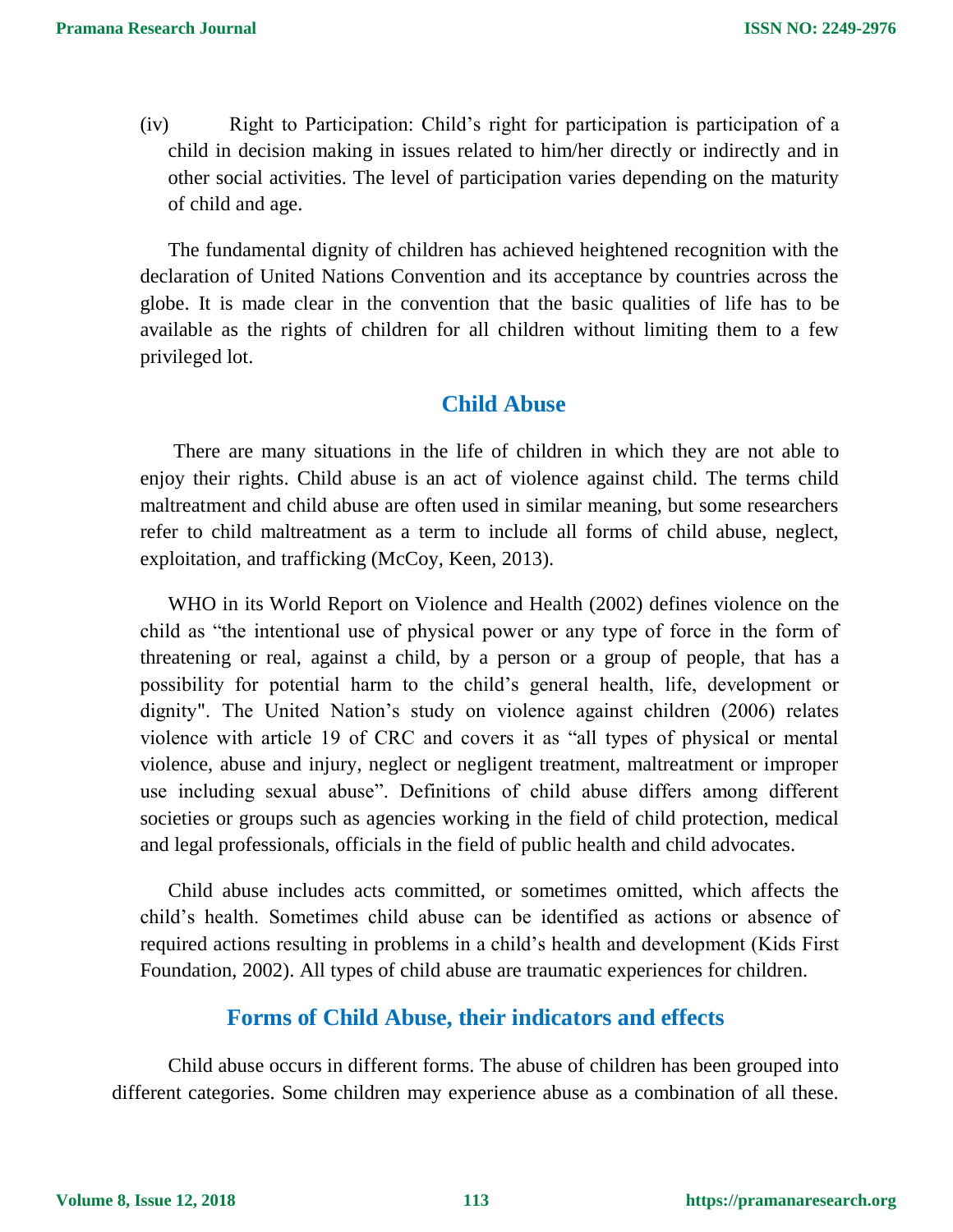Child labor, trafficking, children involved in witch craft, female genital mutilation, child marriage are different types of child abuse. Australian Institute of Health and Welfare (2001), has categorized child abuse into four classes such as physical abuse, emotional abuse, sexual abuse and neglect. (i) Physical abuse:

Physical abuse of children is abuse directly on their body which is a common form. It refers to any non-accidental or purposeful use of violence by their parents or caregiver or others causing injury to children. Physical abuse includes hitting, kicking, shaking, burning, slapping, biting, throwing, choking, pinching, shoving, hair pulling, whipping, and paddling. All these can result in injuries, such as dislocations, cuts, fractures, burns and bruises. Most of the physical violence at home against children is with the objective of meting out punishment.

Physical abuse shows physical or behavioral indicators. Physical injury is the most frequently seen physical indicator. There can be very severe injuries, such as multiple fractures, internal body injuries, poisoning often with ligature marks on the ankles, waist and wrists. Behavioral indicators of physical abuse can include the child telling someone about the occurrence of abuse, the child may show lack of esteem, distrusting adults, behavior i.e. either very aggressive or in the other extreme, very passive, fear when other children cry or shout and fear of parents or of going home.

There is a wide range of effects for physical abuse. This can result in great pain for the child and can lead to long lasting physical disabilities, brain damage, slow development and sometimes even death. Physical abuse can also severely affect the emotional and social development of children. They start responding aggressively in many situations.

## **(ii) Psychological or emotional abuse**

Psychological abuse or emotional abuse occurs in the life of a child when a parent or caregiver or some other person purposefully or negligently creates a psychological or emotional environment that may be unfavorable or harmful to a child's daily functioning at behavioral, intellectual, emotional or physical level (Committee on Child Abuse of Hong Kong, 2000). Psychological abuse is any approach or behavior that disturbs the child's mental health or development in social dimension. Children may experience psychological abuse when they are criticized, threatened, belittled (telling them they are "bad, worthless" or have committed "a mistake), deprived, ignored, yelled at, called names, shamed and compared unfavorably with others.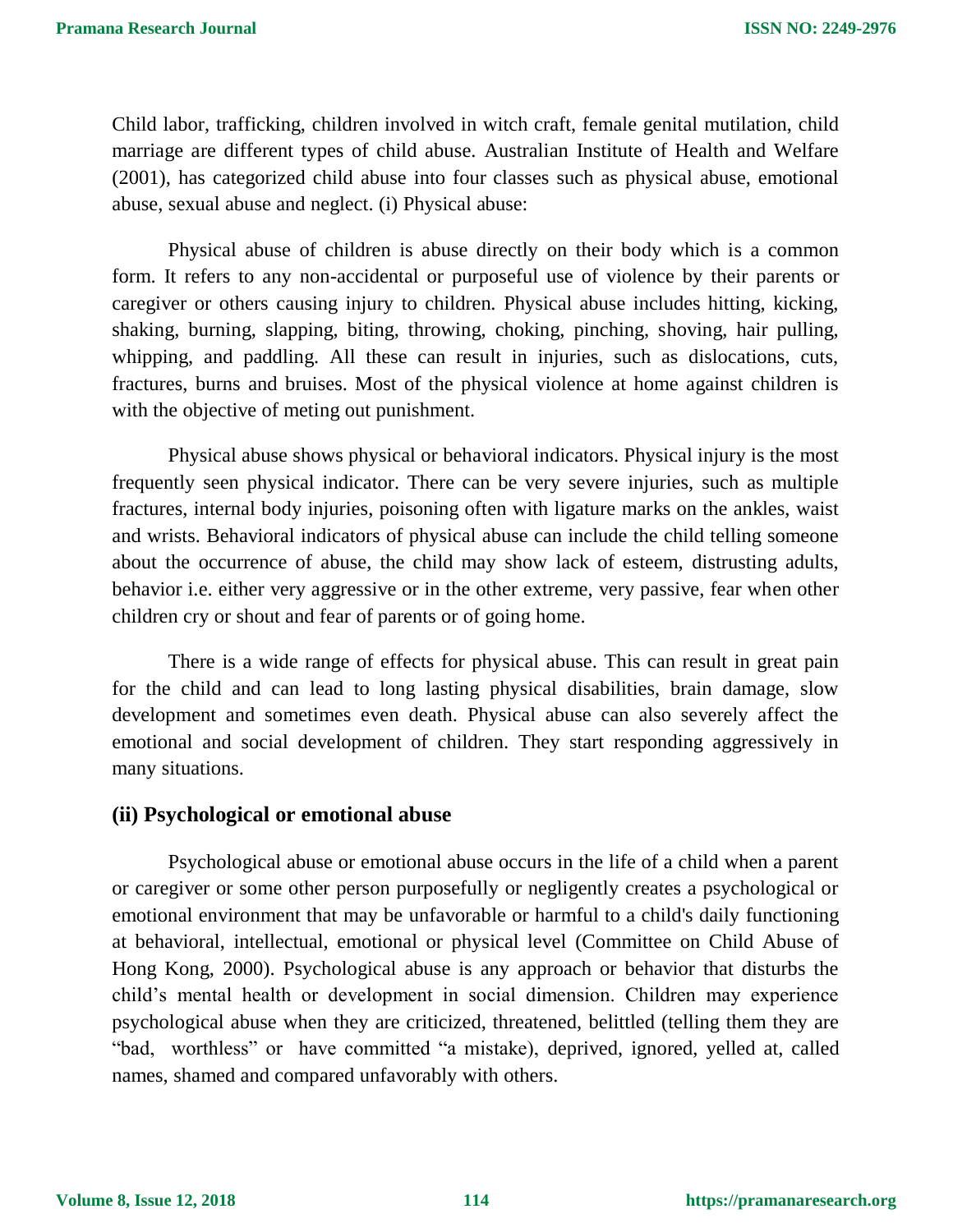The effects of this abuse on growth and development are very clear. The children who experience Psychological abuse may have long lasting behavioral difficulties. They prefer to remain aloof and may suffer from various mental illnesses. They may not be productive and behave irresponsibly in society. The rate of suicide is high among this group.

#### **(iii) Sexual abuse**

Sexual activities between a child and adult person in any form can be termed as sexual abuse. Adult person may be an older person than the child. Offenders exploit their power or authority over the child to satisfy their sexual needs (Australians Against Child Abuse, 2002). Sexual abuse can be with or without physical contact, including different forms of sexual touching such as fondling genitals, breasts or thighs, buttocks as well as oral and genital contact, intercourse or penetration, exhibitionism, child prostitution, group sex, oral sex, or forced observation of sexual activities. Sexual abuse also includes any form of sexual suggestion to children (such as showing pornographic material, exposing oneself) or the using them for producing pornographic materials. It is often difficult to identify sexual abuse among children because of the secrecy associated with this act. Children are often threatened not to talk.

Sexual abuse can be identified from the physical indicators such as bruises and cuts, vaginal or anal bleeding or discharge and, sometimes, pain or itching in the genital area, sexually transmitted diseases and pregnancy.

We can also identify sexual abused child from the behavior of abused. The child may disclose the incident to someone, be withdrawn, highly anxious, unable to sleep and display sexual attitude or knowledge inappropriate for its age. The child may also repeat certain behaviours such as rocking, thumb sucking or self abuse. Sexually abused child may face difficulty in their relation with other children and adults. There may be changes in their academic performance also. Sexual abuse may have diverse effect at various levels. This can affect children's family life and reproductive capacity. There are chances of sexually transmitted disease and suicidal tendencies.

#### (d) Neglect

Neglect is a form of abusing a child, which is referred to as purposeful attitude wherein there is failure in providing for their physical needs such as food, protection and development. Neglect includes lack of supervision, hygiene, health care, nutrition, shelter, clothing and education(Australians Against Child Abuse, 2002). Neglect also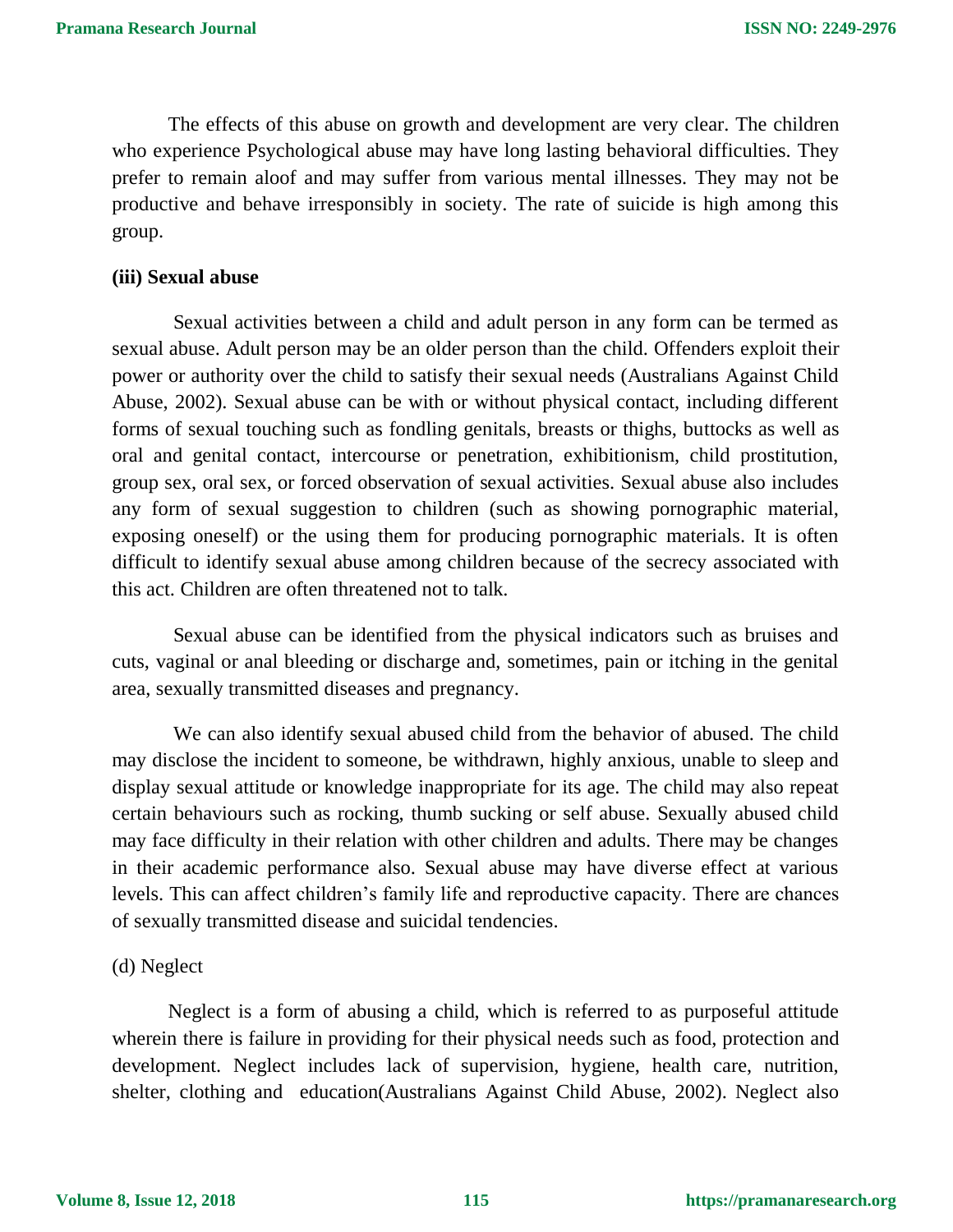involves inadequate provision of food and water, inappropriate clothing for season or weather, abandonment, denial of medical care and inadequate hygiene are also form neglect of a child. Children may not be protected or taken care of adequately and forced to do jobs that are beyond their physical ability, which is harmful.

There can be many physical indicators for neglect. They may be continuously hungry, appear dirty and lack of hygiene. They may not be dressed for matching the weather conditions. The effects of neglect can be dangerous. If children are not supervised properly, it can lead to different type of dangers. Also they can suffer from developmental and psychological problems.

Child abuse has been identified as one of the most significant sources of damage on health in the emotional, physical, and relational dimensions of children. Recently, neurological studies have proved that early childhood abuse changes and damages the brain, thus resulting in long term individual and social pathologies. Abused children are prone to become adult prostitutes or abusive parents. A majority (70%) of psychiatric patients possess history of childhood abuse especially physical or sexual abuse. It has been estimated that one-third of abused children later become abusive parents. These are some of the after effects of abuse of children.

## **Prevalence of Child Abuse**

It is a difficult task to get an exact number of cases of child abuse in India. Child abuse cases remain unreported especially when it happens at home or the abuser is a family member. The cases like child marriage, child labor or child prostitution which happen in public gets more attention. The cases of abuse taking place in institutions such as government or private schools or homes have so far received very little attention. The family system in India and the role children have in this system are another factor. Children in India are taken care of within the family structure and children depend on parents and elders; they remain submissive and obedient in family. The belief that parents and family are the sole caretakers of the child has proved to have unfavorable effects on child protection laws and strategies. Recently the implementation of POSCO act has brought lots of causes related to sexual abuse of children.

The statistics on child abuse are mainly available through government sources. But such information is not complete in itself as it covers only a part of cases of abuses. Official figures by government statistics do not reflect number of actual rates of child abuse. There are many studies conducted by NGOs and other institutions. Such studies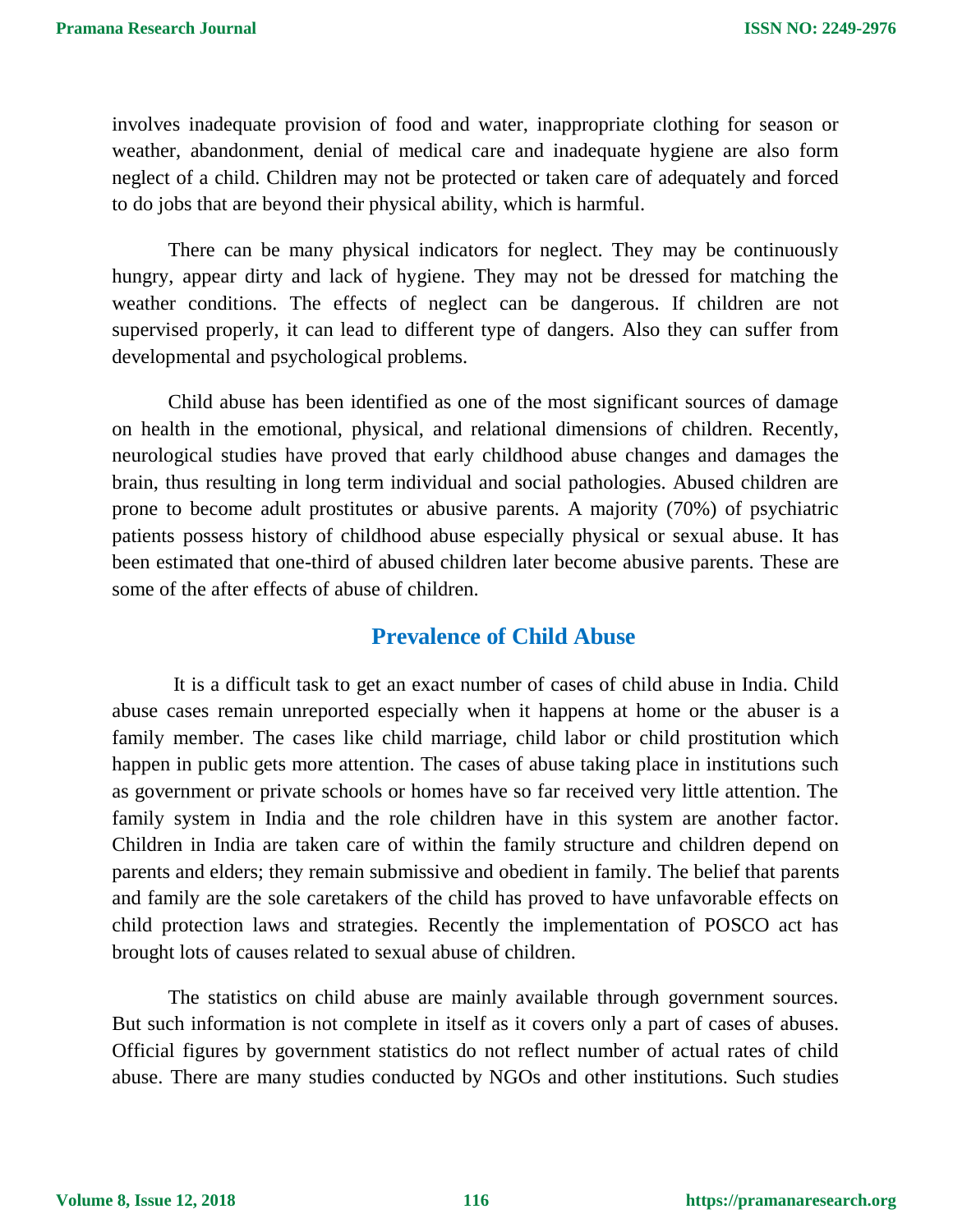covered only a small region or very less population. However, in the absence of reliable studies on the topic, there is no other choice than relying on such statistics.

The United Nations (UN) in 2006 released the first study conducted by UN Secretary General on violence against Children. This first comprehensive study conducted globally on violence against children covered all forms violence at different areas like the family, educational institutions, institutions for care, work places and communities. The study brought out high rate of homicide, physical punishment at home, forced sexual intercourse and other sexual violence, genital mutilation of girls and child labor.

In India, the Ministry of Women and Child Development (MWCD) carried out a study in 2007 and found two thirds of the children were physically abused and more than half were sexually abused in India. Every second child was reported to have faced emotional abuse. Many other studies conducted in India prove the prevalence of higher rate of child abuse in India. The number of cases of crime reported in India in 2013 was 58,224. This was 52.5 % more than the cases reported in 2012. The crimes includes kidnapping & abduction (54.2%), abetment to suicide (49.3%), procurement of minor girls (51.3%) and rape (44.7%) also showed considerable increase. 14224 cases were registered on crimes against children in 2015 alone.

## **Theories on Child Abuse**

There are many theories related to child abuse. The attachment theory, Ecological theory are important among them. According to attachment theory, a child's later relationships depends on the bond between the child and care giver. The four types of bonds between child and caregiver are secure, preoccupied type, dismissive or fearful. Ecological theory deals with four systems which are responsible for the abuse of a child. The four systems are family, individual, community and culture. Both the theories emphasize the importance of parents and community as a major stake holder in child abuse.

# **Child Protection and Prevention of Child Abuse**

According to the Integrated Child Protection Scheme (ICPS), Child Protection means keeping children safe from all types of abuse and protecting their rights. It reiterates that children are vulnerable and vulnerability needs to be reduced through measures of protection. According to UNICEF, child protection prevents and addresses the incidence of all forms of abuse, violence, exploitation, and neglect of children.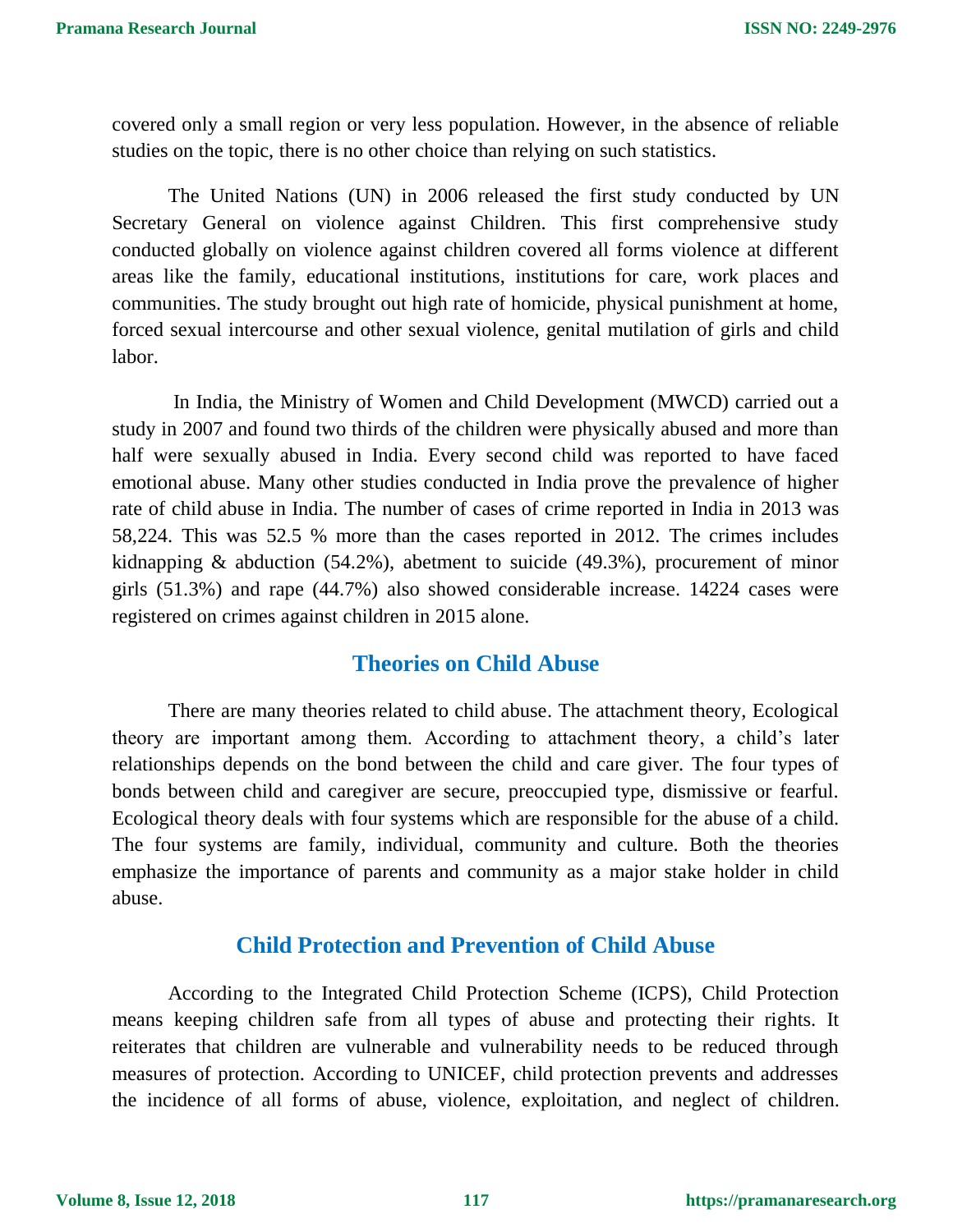Protection also ensures the rights of children for survival, development and participation. UNICEF holds that when child protection fails or is not present, children have more risk of experiencing abuse in various forms, including death, displacement, homelessness, HIV/AIDS infection, educational problems and poor parenting skills later in life. All these result in an unhealthy society.

The factors that affect child protection include the conditions in families and communities. The state and local governments are the main sponsors of prevention activities by providing a variety of prevention related services. Some prevention initiatives are meant for all people. Some of the services are specifically meant only for individuals and families who may be at more risk of experiencing child abuse or neglect.

The programs for prevention of child abuse become more effective when they involve parents in all aspects of planning, implementation and evaluation. The involvement of parents are very important as they are able to make lasting changes when they are strengthened to identify solutions. Generally, activities for prevention of child abuse may include the following: • Public awareness creation campaigns, such as pamphlets, posters, hand books and brochures that promote healthy parenting, child safety, and how to report the cases of suspected abuse of children

• Skills-based training programs for children that teach them safety and protection skills, especially programs that focus on preventing sexual related abuse

• Parent education programs to help parents to inculcate in them better skills of parenting and correct their behaviors related to child abuse.

• Mentor or leadership programs for parents which make parenting role models and assistance to families facing problems.

• Creating support groups of parents in which parents from different families work together in order to strengthen the families and create social networks. This can also create family resource centers which provide services to needy families.

The following protective factors can reduce child abuse and neglect:

- Nurturing and attachment relation between parents and children.
- Knowledge of child development and parenting
- Parental resilience that helps in resolving problems creatively.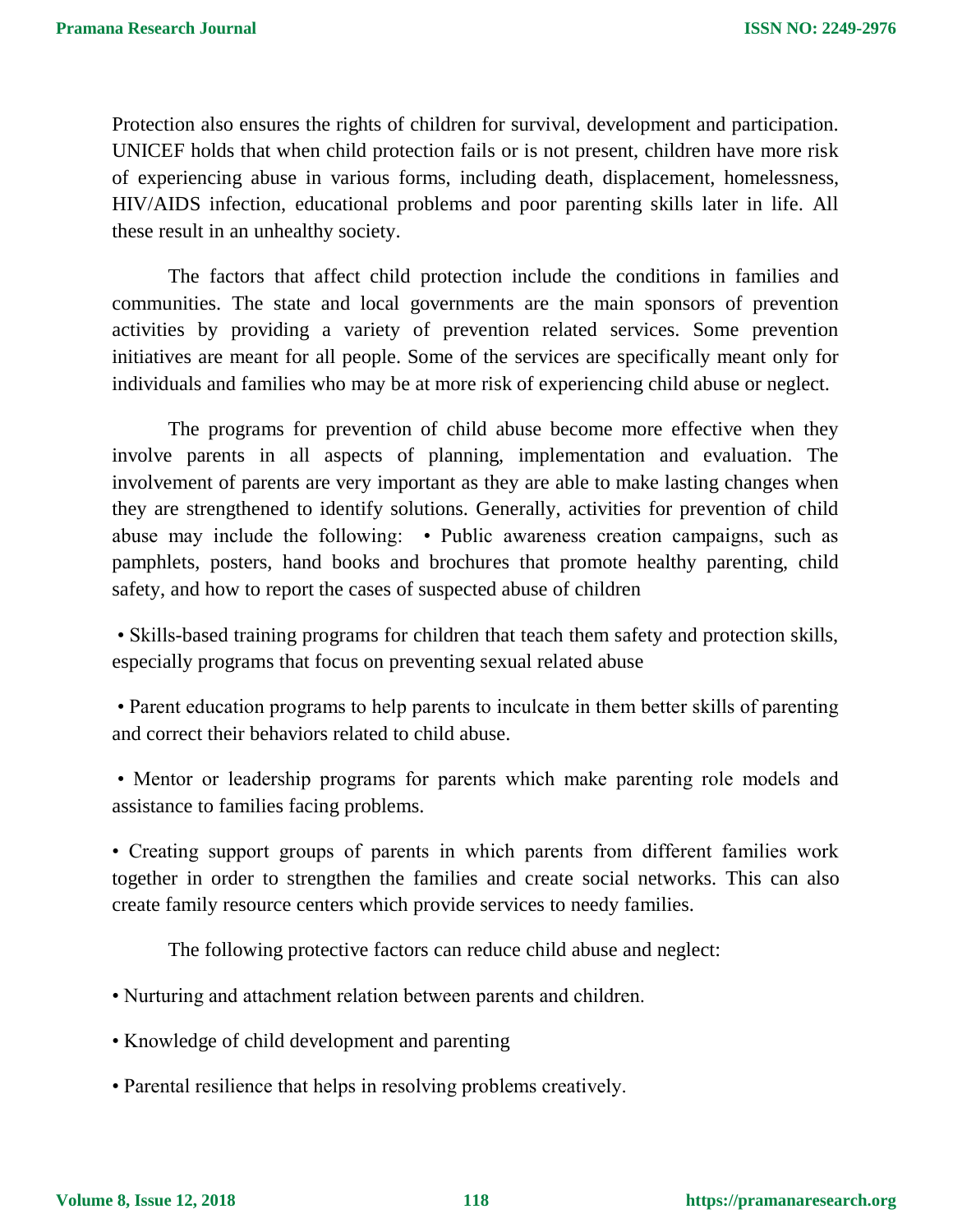• Social connections that provides emotional support and assistance

• Social and emotional competence of children with capacity to positively interact with others and regulate their behavior.

In the past, the efforts for child protection were focusing on developing and transferring interventions targeting, especially, individual parents. This process tried to identify parents at risk who engage in abusing their children. Such parents were provided knowledge and skills to overcome their limitations. These strategies were considered the direct and most efficient to prevent child abuse. However, the strategy has been changed recently by trying to create environments that enhance parent's ability to do the correct thing. Many empirical researches and theories suggest that intervention at the neighborhood level helps to prevent child abuse within families. The two components of intervention that help mostly are development of social capital and coordination at community level. Social disorganization theory suggests that when families engage collectively by supporting one another, child abuse can be considerably reduced.

# **Details of study conducted**

Title: Study on Child abuse with special reference to Kottayam District.

Specific objective: to study the knowledge and attitude of parents towards child abuse and their involvement in child protection measures

Study was qualitative in nature and was intended to know the attitude of parents towards child abuse and their involvement in child protection measures. The data has been collected through five FGDs among parents of school going children. The participants included parents of children who are studying in government, aided and unaided schools. The total number of participant's was 62. The length of each FGD was approximately an hour and thirty minutes. The nature of settings for all FGDs was casual setting where the participants sat in circles. Data were collected by direct observation and documentation from verbal and nonverbal communication expressions. Flexible but focus group scripts were used.

The moderator had informed the objective of the FGD to the participants. The moderator welcomed the participants and explained the purpose of meeting. The moderator assured the respondents of absolute confidentiality and the data would be used only for academic purpose. The data had been collected on the basis of areas given below.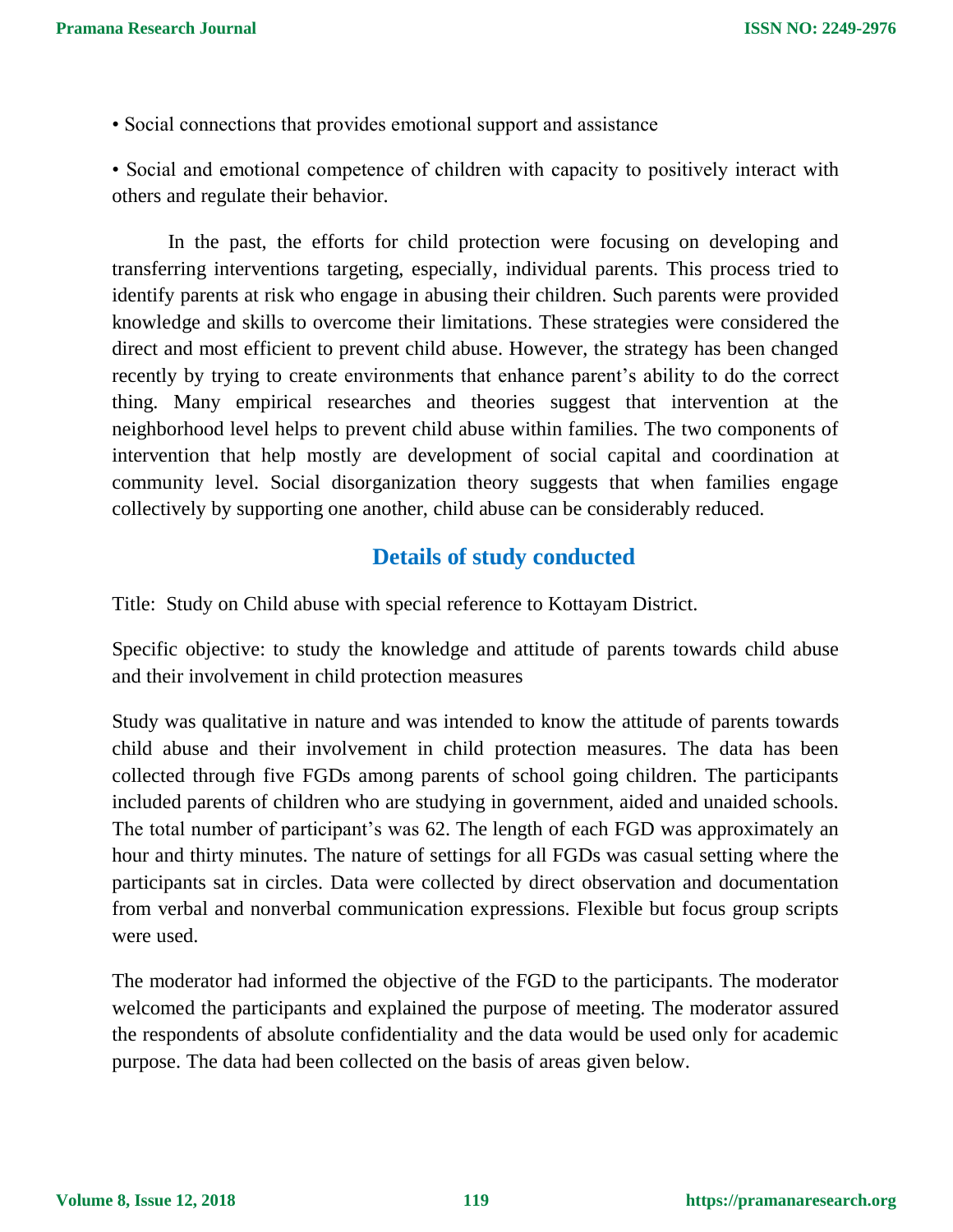# **Group Discussion Outcome**

#### **Definition of child based on age**

Most of the parents were aware of the definition of a child based on age of the child. Some parents said different age limits to be defined as child such as 15, 12 and 6 years.

#### **Child abuse and its reasons**

The parents were aware of the child abuse mainly from different media and certain issues heard from public. They were of the opinion that the main reasons for child abuse to were the following: Situation at home, Use of mobile phone, excessive freedom to strangers, less care by parents, inconsiderate attitude of elders and lack of punishments for the criminals.

#### **Most of the CSA (Child Sexual Abuse) cases are reported from familiar people**

This may be because of the gifts and promises and excessive freedom given to strangers. When children do not get proper love from home which they get from others, they do not recognize that they are being abused.

#### **Spending time with children**

The parents had mixed response for this question. Some of the participants responded they found some time every day to spend with their children. But for many of the participants the busy schedule in life did not allow them to spend time with children. Some of the parents spent time whenever they were free. Most of the employed parents were finding it difficult to spend time with children.

## **Personal efforts for protection of children: use of mobile, friends, computer, school bus, advice**

When the children were young they used to give more attention to such things. But now the children are in higher class; so less attention is given to this aspect. The parents of girls seem to give more attention to this. Many people responded that they did not completely involve themselves in matters regarding their children. Some participants complained that their children do not obey them. A few parents were confident that their children said everything openly about their school, children and all matters related to school. Some parents paid no heed to these issues.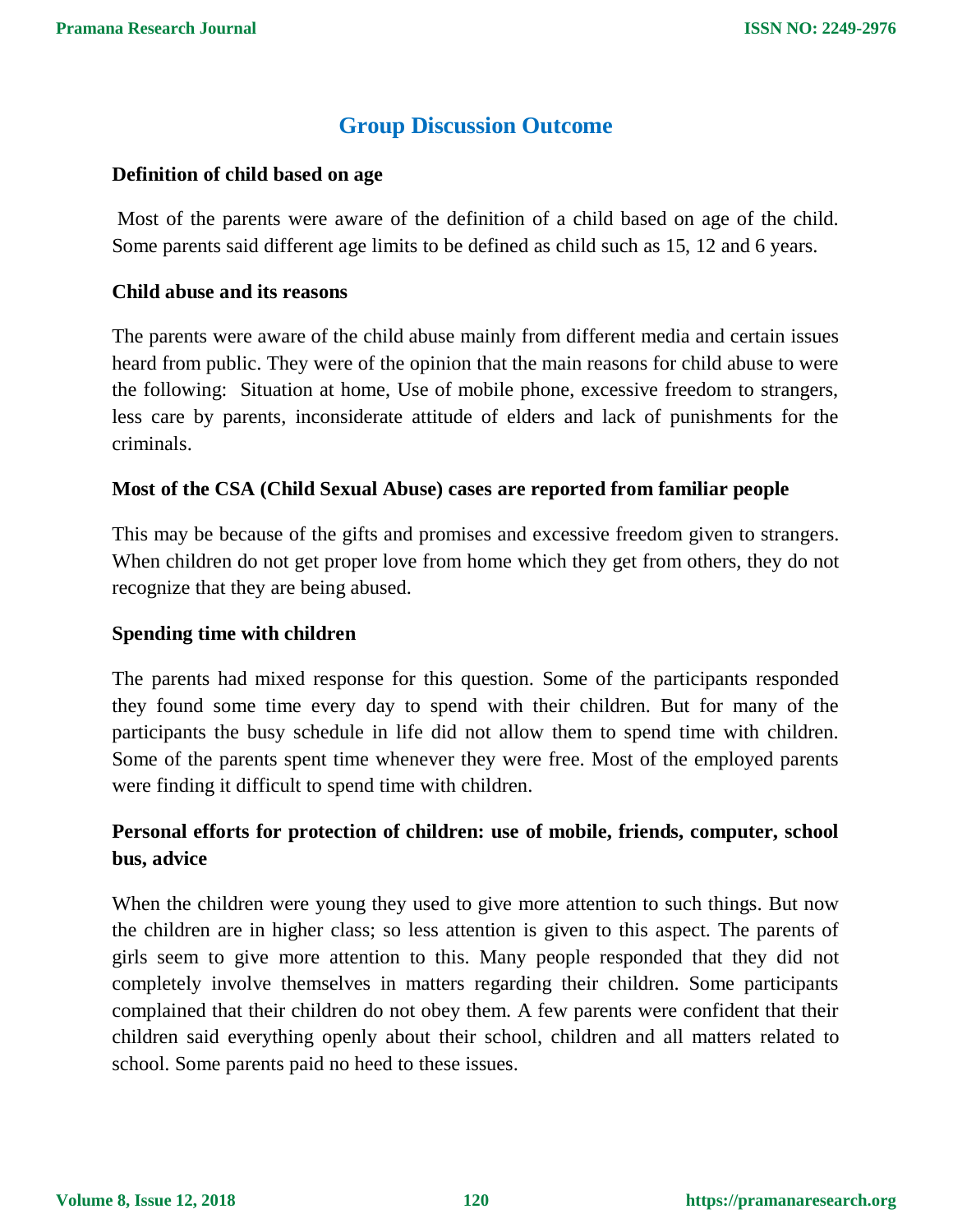### **Whether child abuse is discussed in PTA**

PTA were conducted on a regular basis. But PTAs discussed only academic matters. Most of the participants shared that there had been no discussions on child abuse in PTA meetings. Teachers summoned them in case of problems. Sometimes counsellors took sessions for parents during PTA meetings and advised them to spend more time with children. They talked about sexual abuse and requested parents not to compare children with others. But, there was no discussions on the issue of child abuse in PTA meetings. The issue of child abuse generally did not appear as a topic for discussion among the parents also.

#### **Do the school/PTA discuss creating protective environment for children**

Often the safety of children during travel was a point of discussion in PTA. Also PTA talked about checking friends of children, ensuring good friends and checking bad habits of children. Most of the time PTAs were conducted in a hurry and there was no time for discussion of such topics. So PTA just covered only academic aspects. Often during PTA meeting, parents merely met teachers without any discussions.

#### **Do the child get any training from school**

'My child do not share such programs in school, so I am not aware' was the response of some of the respondents. There were classes on self-protection where the children were told not to accept any gifts from strangers and to say NO, according to a few respondents. The responses of participants were not positive in this regard.

## **Suggestions**

The suggestions given by the participant parents to the school authorities and government are summarized as follows:

Classes on child rights and child abuse must be conducted for all parents in all the schools so that they become aware on the topic. There should be meeting with the children also in schools to discuss such types of problems affecting them. Children's committees are to be formed in all the schools for more interaction with all the children. Severe punishments should be given to culprits in child abuse cases without delay. There should not be any political influence. Society should consider all children equal and protect them.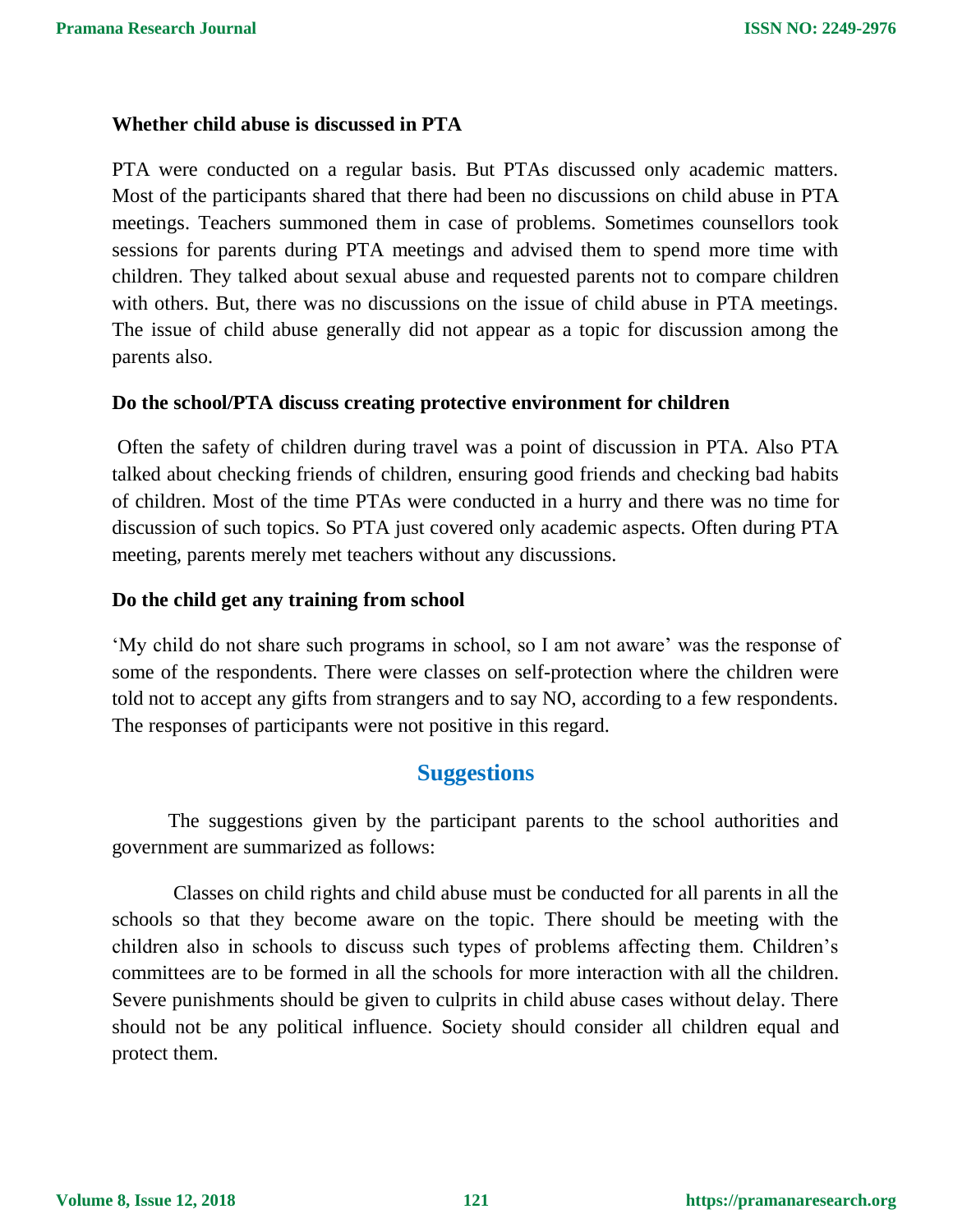# **Conclusion**

Child abuse is a serious social issue which may give rise to unhealthy individual and society. Prevention and response to violence and abuse are important to ensure children's rights. The approach of UNICEF is to create a protective environment for children based on human rights. This protective environment can be created by strengthening national systems and social change. There are roles for society, parents, school management and children in creating a protective environment for children. Parents have a greater role to play in the protection of children. All the schools should create a protective mechanism which is most suitable for the school. Parents should be made aware of child rights and child abuse. Healthy development of children and their protection can be ensured by also improving their life skills, knowledge, motivation and by supporting all those who are in contact with children especially families, community members, teachers and social workers.

# *References*

*Australian Childhood Foundation (formerly Australians Against Child Abuse 2002) <http://www.childhood.org.au/>*

*Australian Institute of Health and Welfare (2001)<http://www.aihw.gov.au/childyouth/>*

*Bajpai, A.(2014), Child Rights in India; Law, Policy and Practice 2nd edition, New Delhi, Oxford University Press.* 

*Bhardwaj, D. (2006), Child Abuse,New Delhi, Mohit Publications.* 

*Cichetti, D. and Toth, S.L.(2008),A Developmental Psychology of Perspective on Child Abuse and Neglected Children, Developmental Psychology, Vol.29.* 

*Deborah, D. and Anne Cohn-Donnelly. (2002), Charting the Waves of Prevention: Two Steps Forward, One Step Back. inChild Abuse and Neglect. 2002;26: 731–742.* 

*Gauthier L, Stollak G, Messé L, Aronoff J (1996). "Recall of childhood neglect and physical abuse as differential predictors of current psychological functioning". Child Abuse & Neglect. Vol.20 Issue 7.* 

*Givannoni, J.M. (2000), Definitional Issues on Child Maltreatment: Theory and Research on the Causes and Consequences of Child Abuse and Neglect, Cambridge University Press, . Cambridge.*